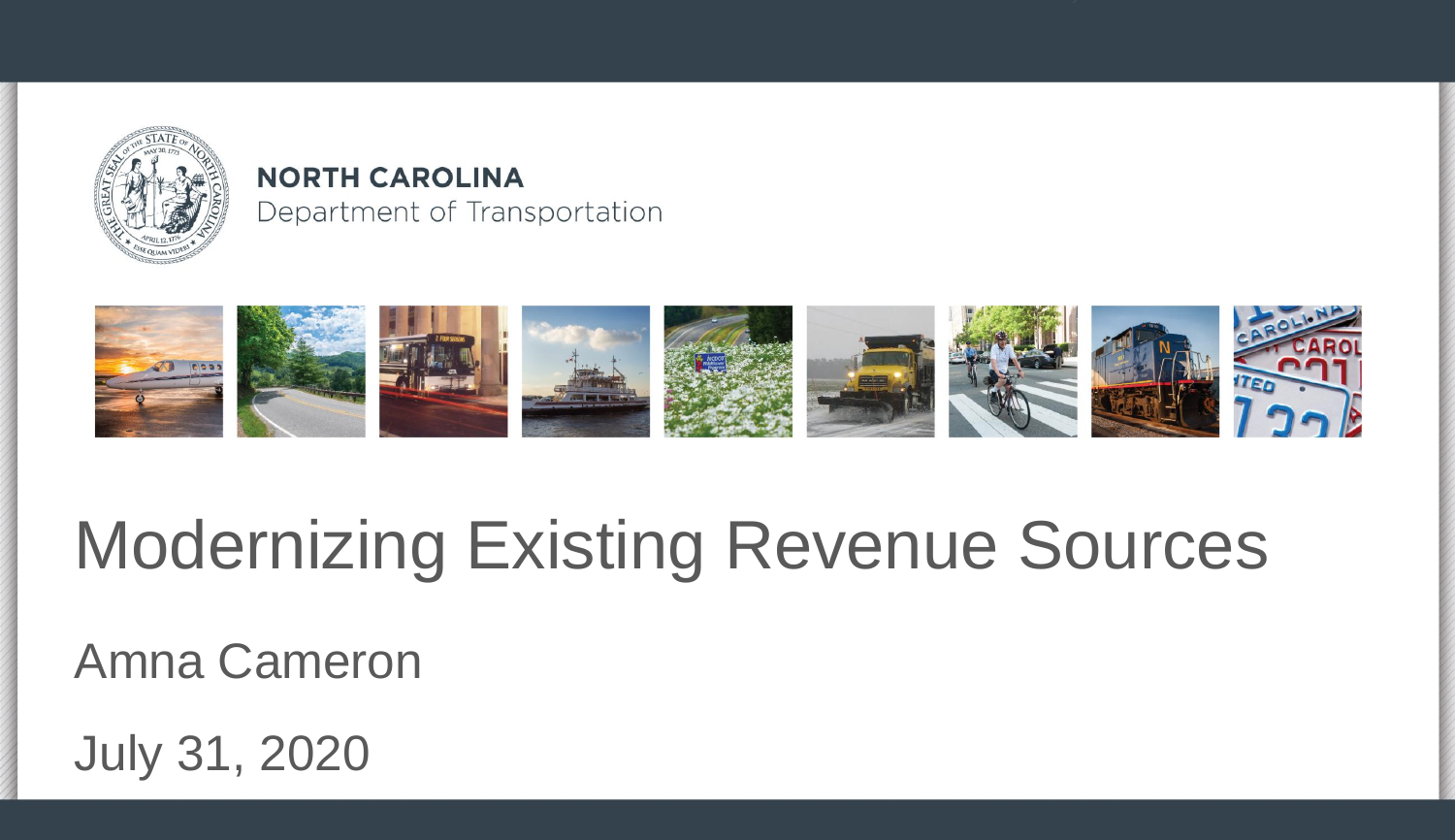- Annual rate, set by formula, changes on January 1
- 36.1 cents per gallon (cpg) plus 0.25 inspection fee
- North Carolina's tax rates are near national average (36.13 cpg/gas; 37.91 cpg/diesel) but high compared to neighboring states





This report is posted for informational purposes only and should not be relied upon or used fo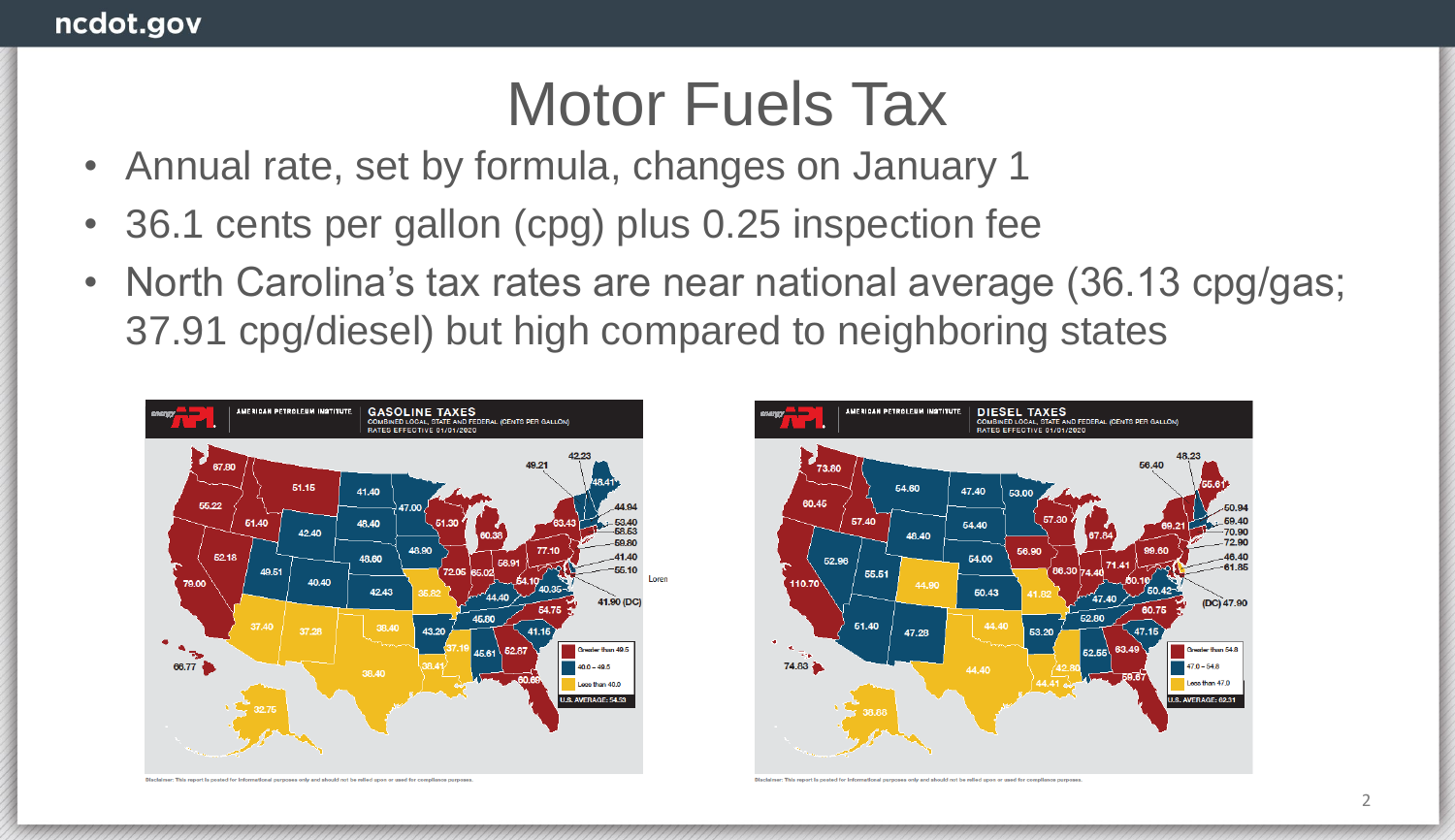

- Many states levy different motor fuels tax rates
	- Tax only: 18 states tax diesel higher and 6 states tax gas higher
	- Combined: 22 states tax diesel higher and 10 states tax gas higher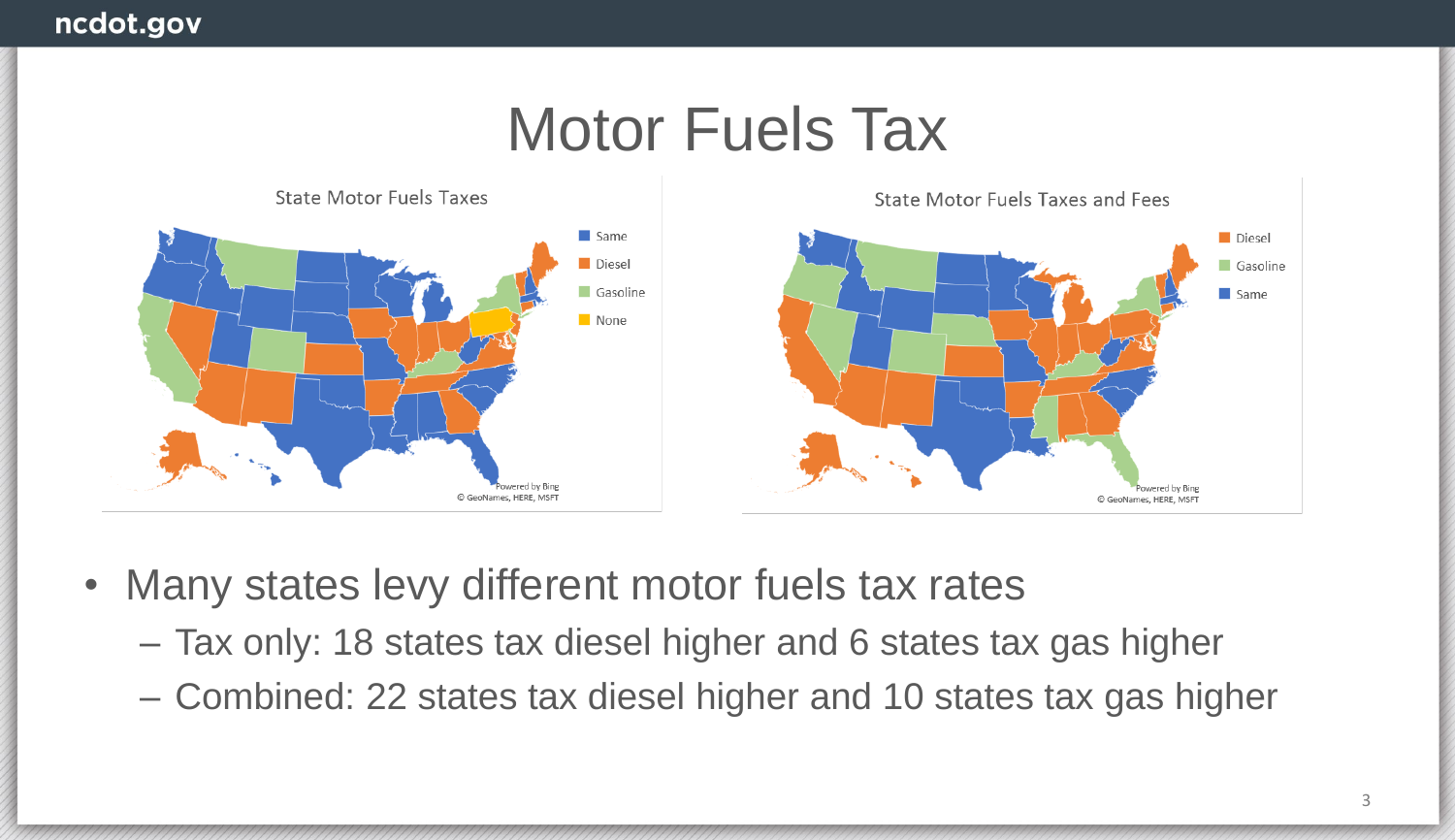Refunds and exemptions include:

- Commercial vehicles using fuel for equipment (i.e. power takeoff)
- Nonprofits
- Volunteer fire and rescue squads
- Off-highway use
- Schools
- Governments
- Hospitals
- 1% discount for timely payment (\$22 million)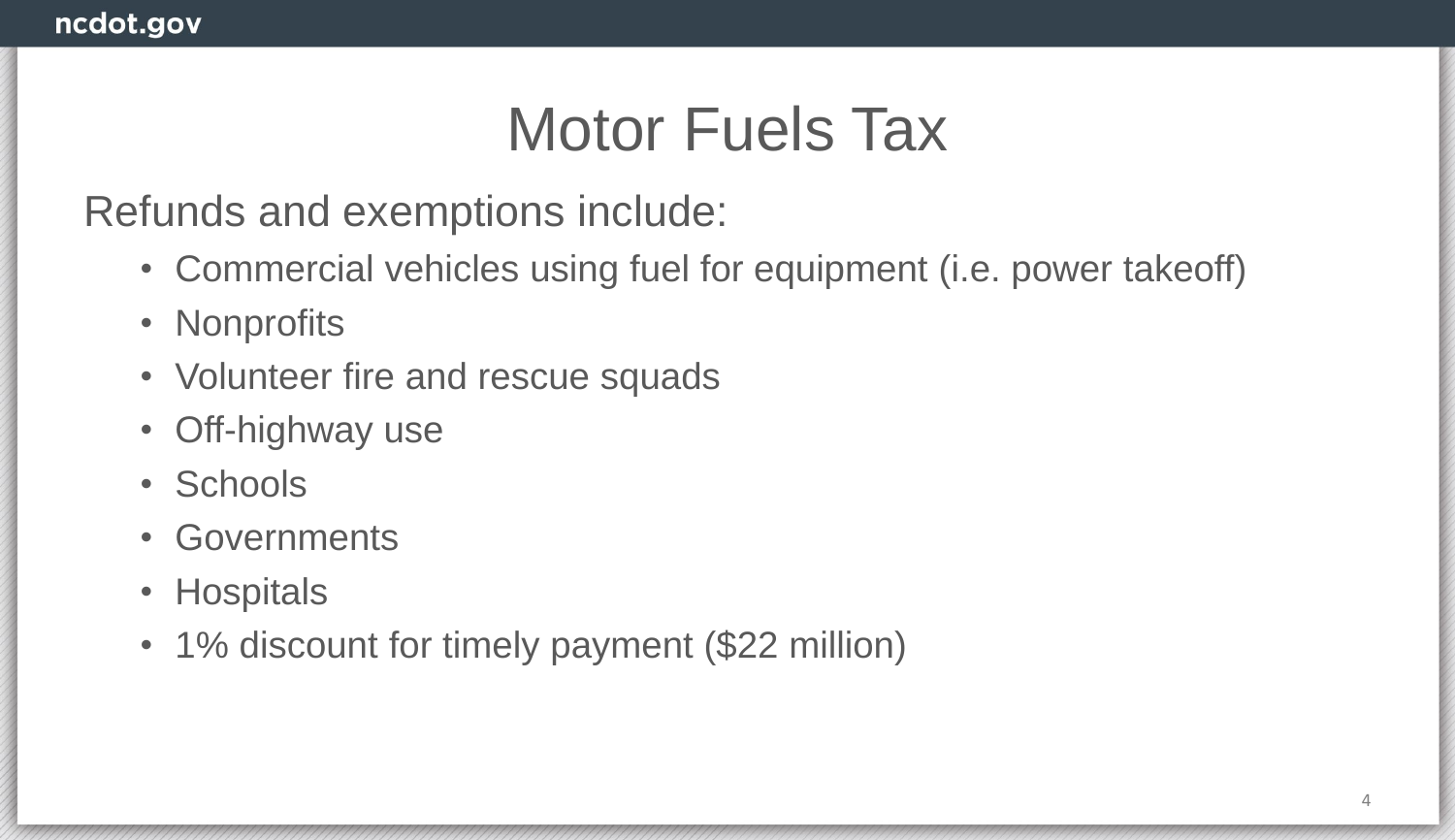#### Options for Consideration

- Enact a sales tax in addition to or in lieu of motor fuels tax
- Enact a miles-based user fee
- Increase tax on diesel or gasoline
	- Gasoline: One penny equals \$40 million
	- Diesel: One penny equals \$10 million
- Reduce or eliminate refunds or exemptions
- Apply separate excise tax on items where funds are diverted from NCDOT (leaking underground storage tanks; dredging; Water and Air Quality Account, Wildlife Resources Fund)
- Authorize local option motor fuels taxes
- Adjust formula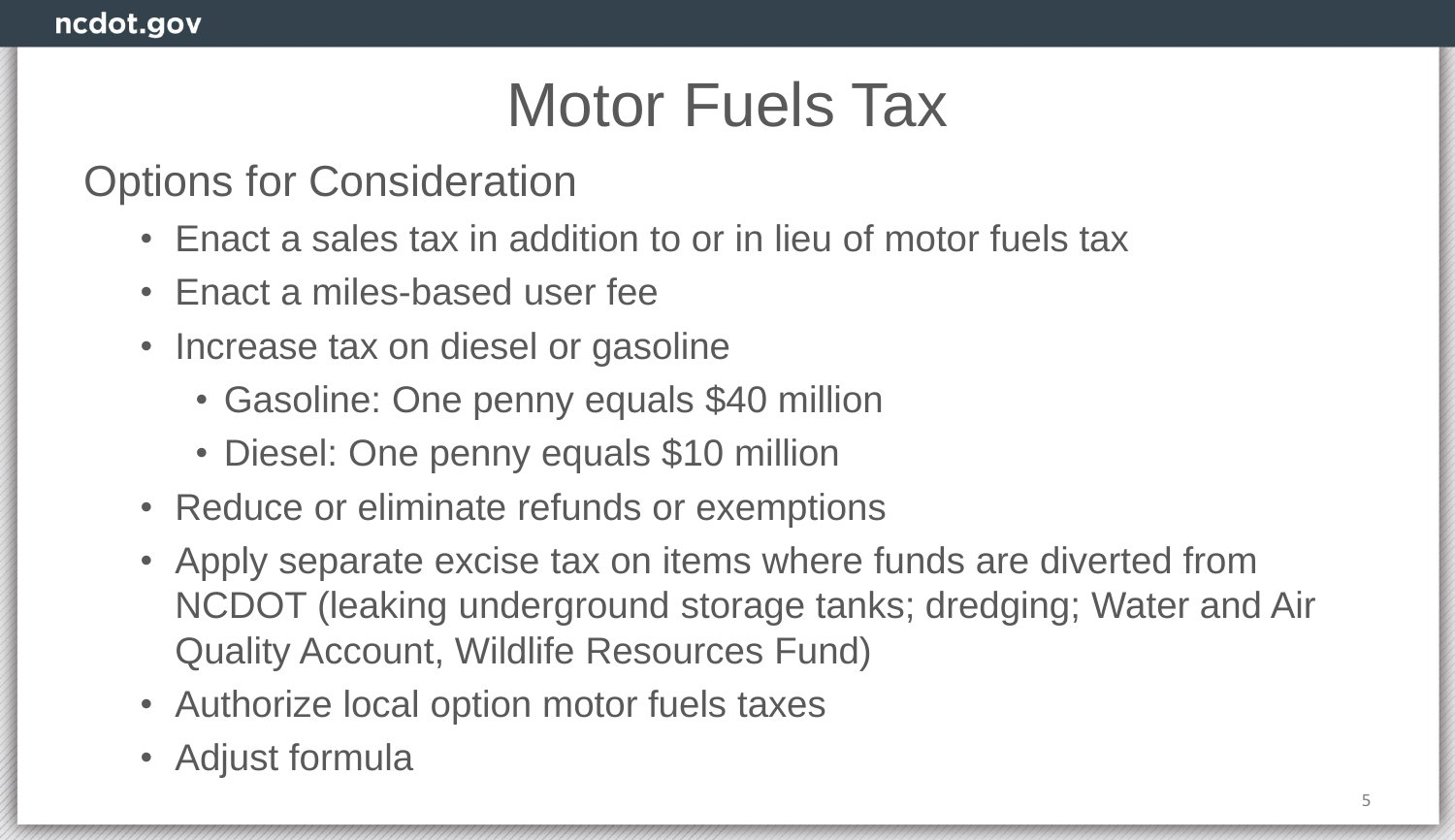# Highway Use Tax (HUT)



- 3%: NC rate is among the lowest in the nation
- Rate has never been adjusted
- 8 states do not allow net of trade exemption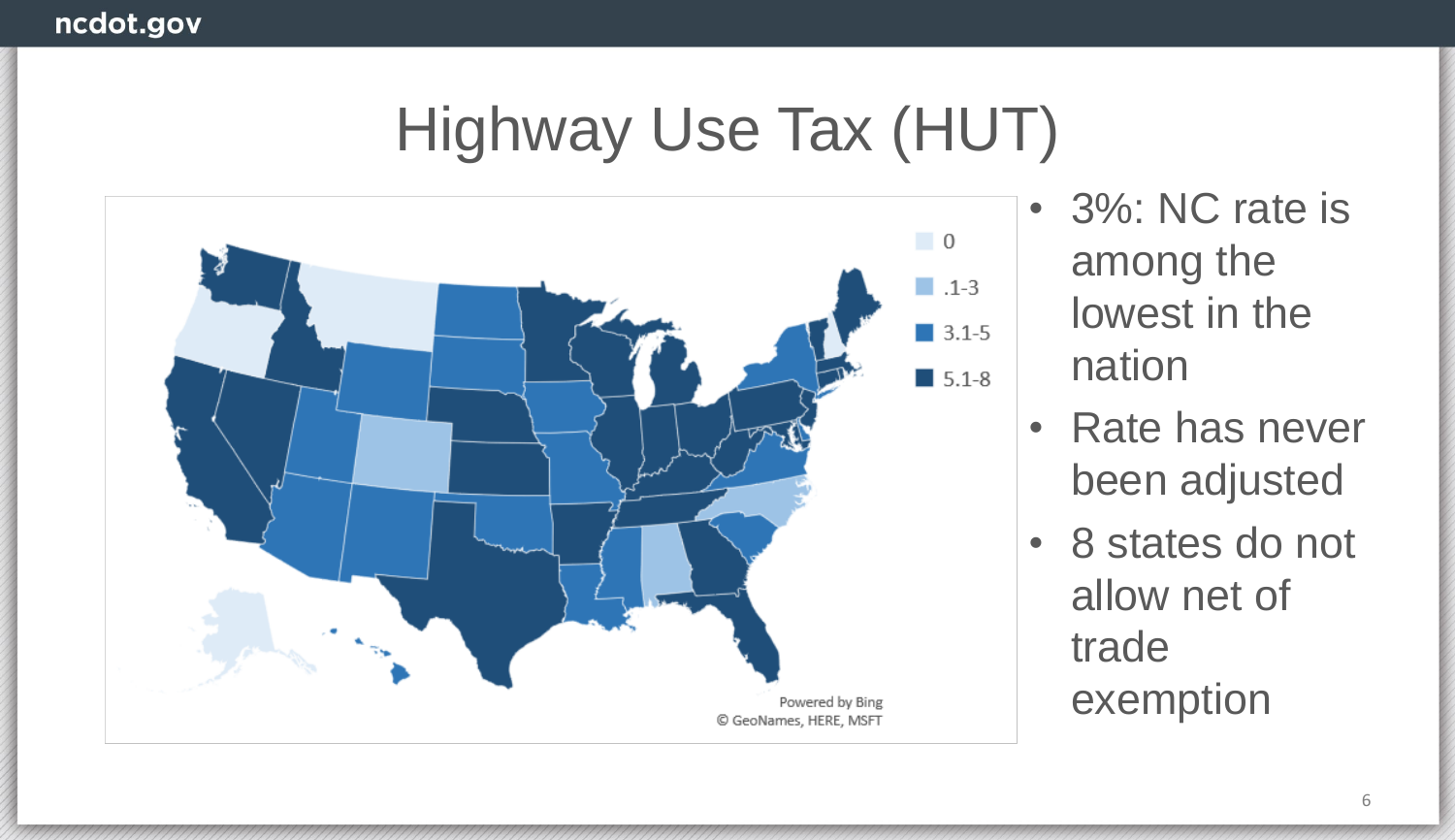### Highway Use Tax (HUT) Comparison



Assumes \$20,000 purchase price and \$5,000 net-of-trade (NOT) exemption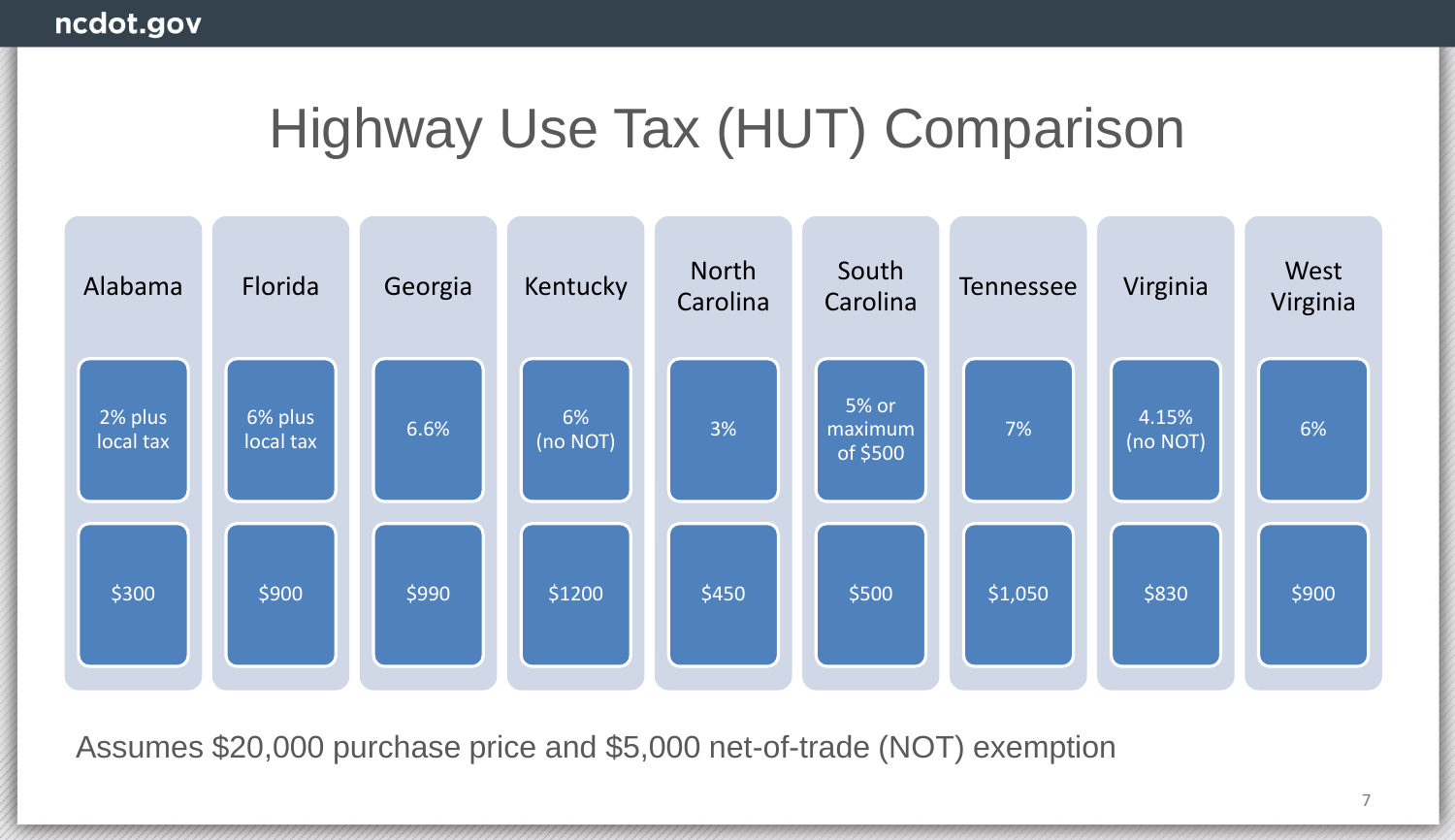# Highway Use Tax (HUT)

#### Options for Consideration

- Raise the tax rate
- Eliminate, apply a cap, or vary rate based on purchase price for net-of-trade transactions
- Eliminate or raise existing \$2,000 cap on:
	- Class A vehicles (commercial vehicles)
	- Class B vehicles (recreational vehicles)
- Authorize local option tax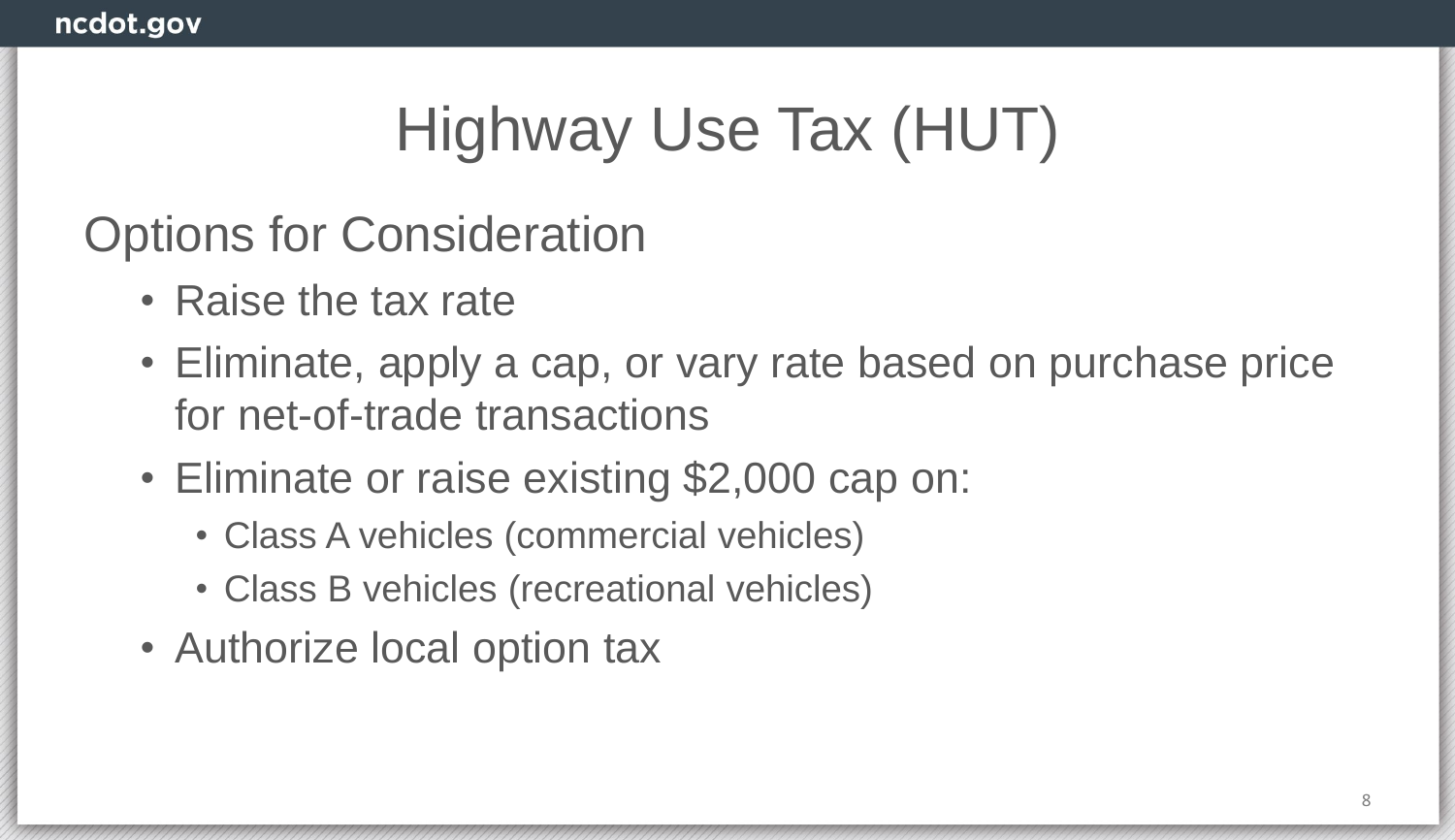# DMV: Registration Fees

- NCDMV registration fees varies by weight
- Inflationary increase on 7/1/2020



- Other states have flat fees, or the fee is based on weight, vehicle age, horsepower, or vehicle value
	- Missouri Commission (2018) recommended switch from horsepower to MPG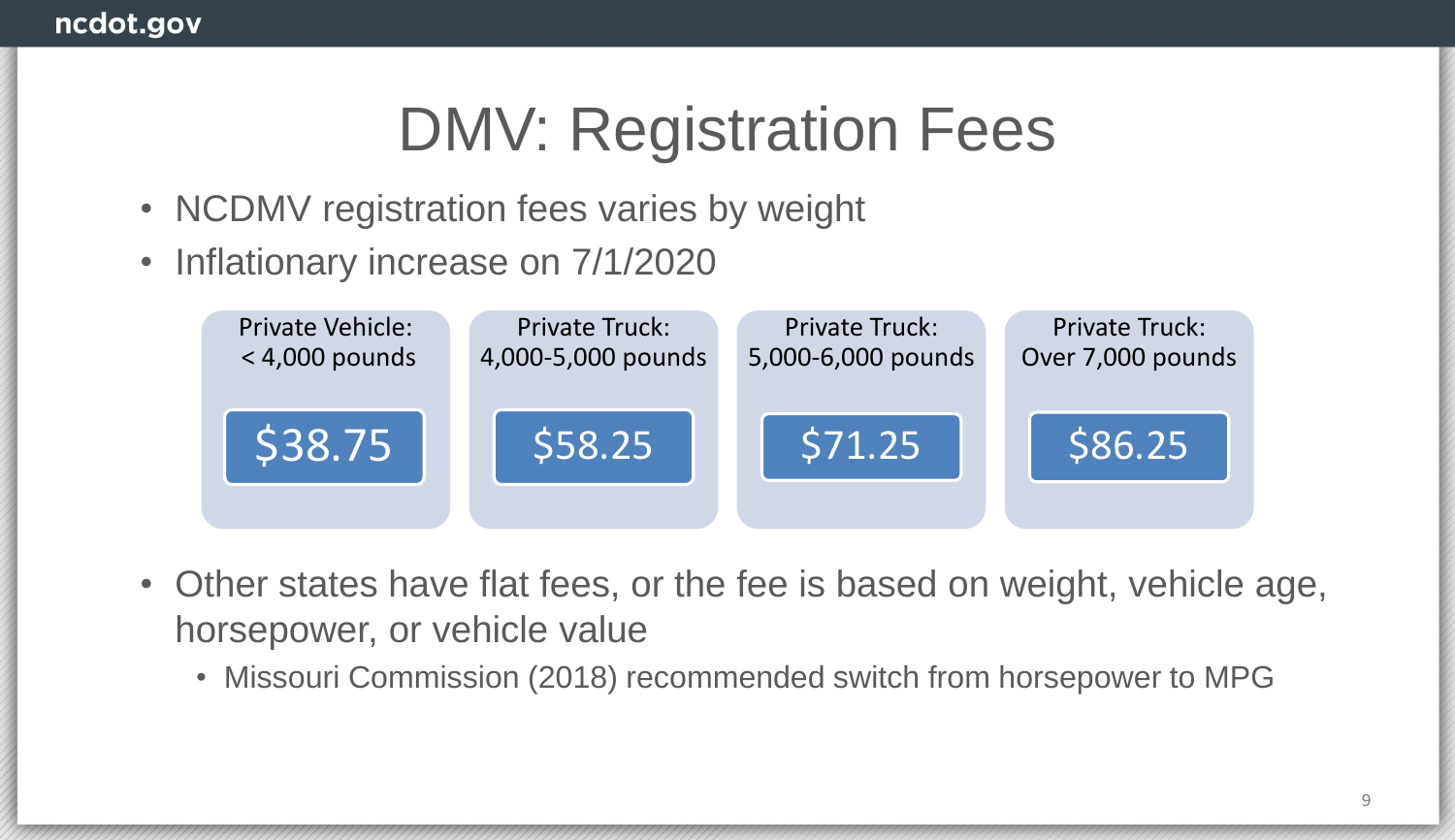# DMV: License Fees

• NCDMV flat license fee on 7/1/2020



• Average state annual license fee is approximately \$6.70, with private passenger car fees ranging from \$2.08 to \$21.25 per year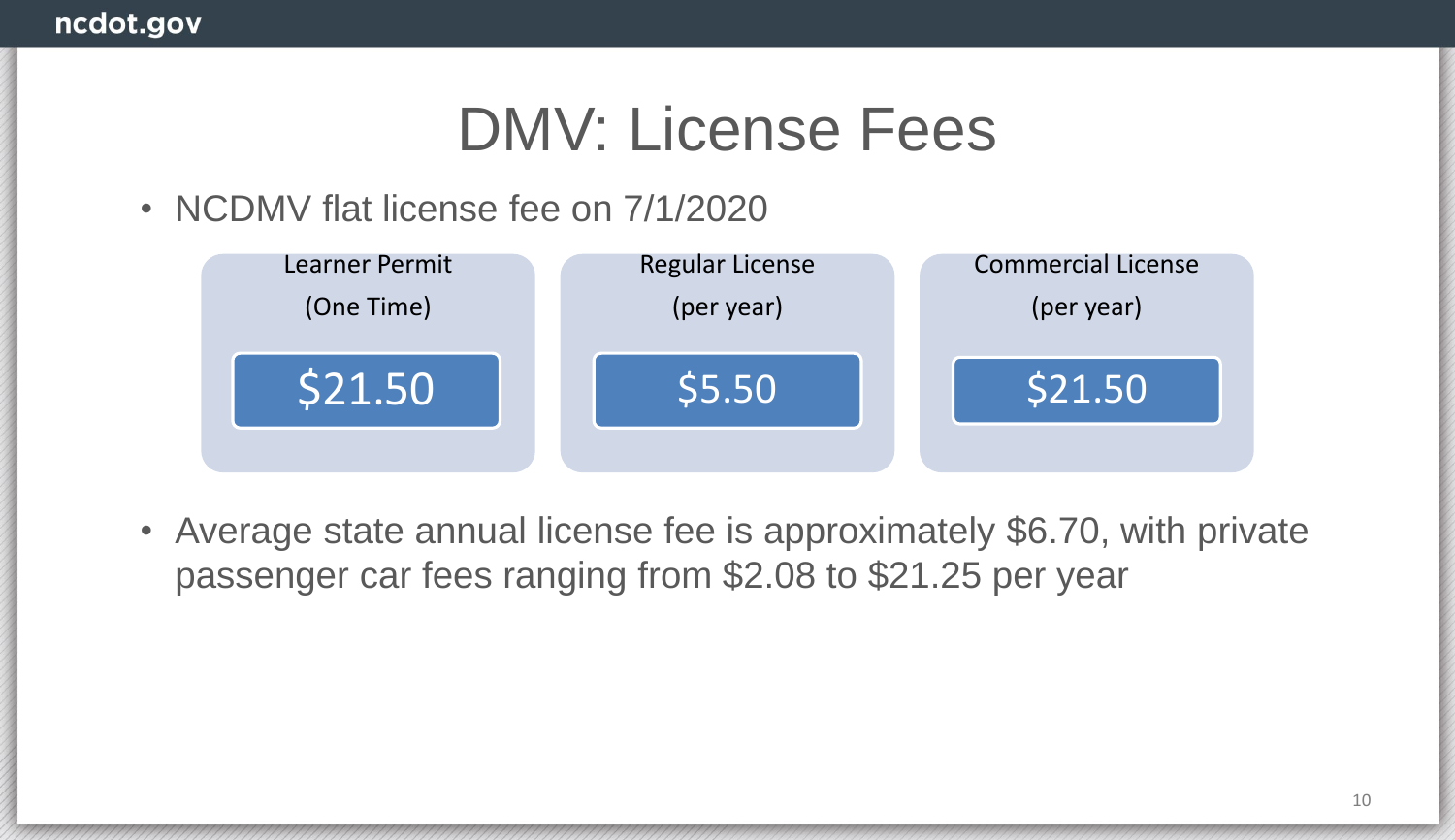# DMV: Commercial fees

North Carolina varies the rate by vehicle weight

• Is the rate commiserate to cost to repair road damage?

Fees from other states:

- Combination weight and miles travelled (KY, NY, NM, OR)
- Miles-based (OR, UT)
- Flat fee (IN Transportation Infrastructure Improvement Fee (\$15/annually)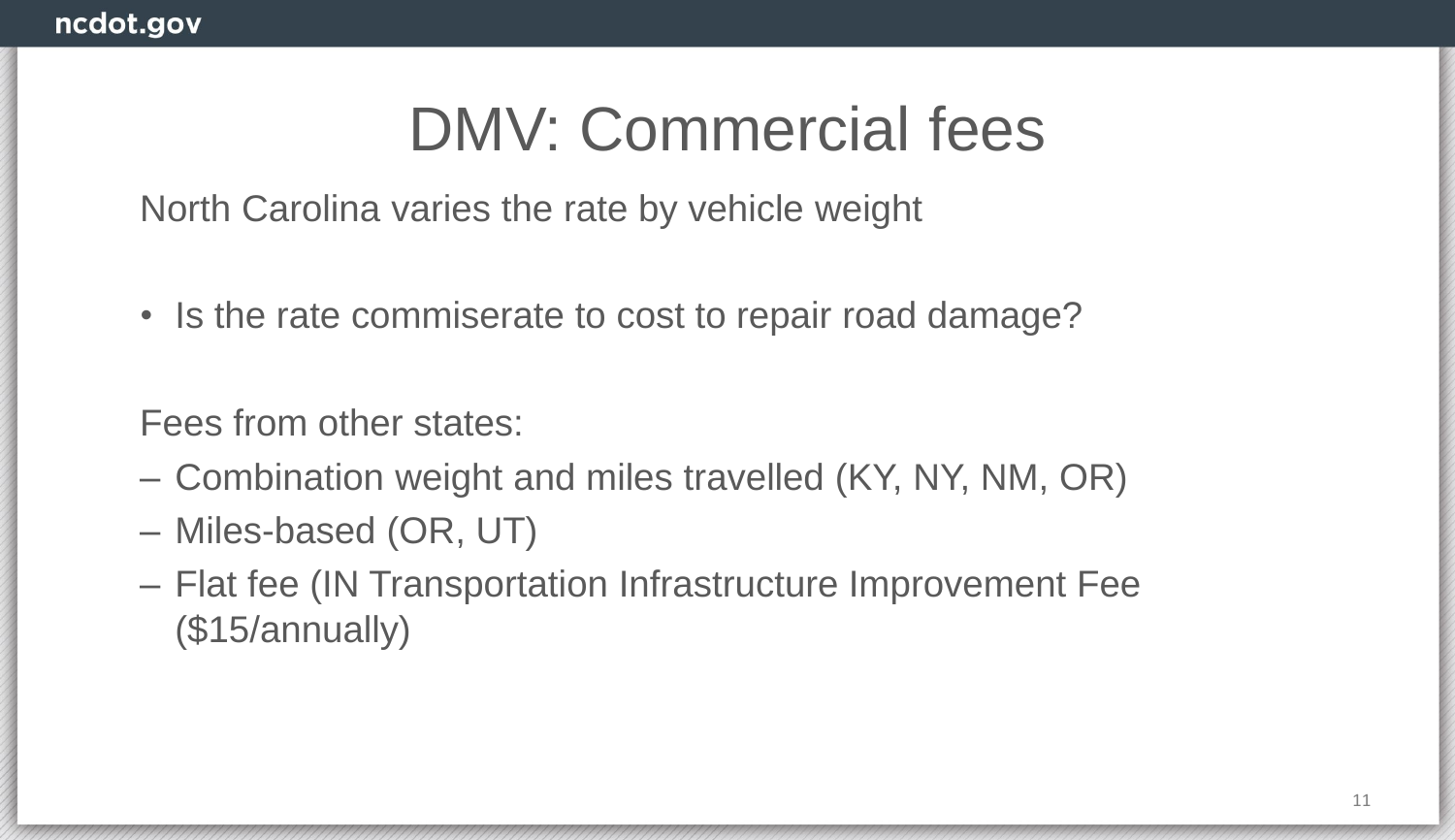# DMV Fees

Options for Consideration

- Are the rates competitive with other states?
- Increase personal vehicle registration fees
- Vary commercial vehicle IRP fees and motor carrier surcharge fees to account for vehicle weight and associated road damage
- Consider annual fee dedicated to maintenance, like \$15 Indiana fee for infrastructure improvements
- Apply inflationary adjustment yearly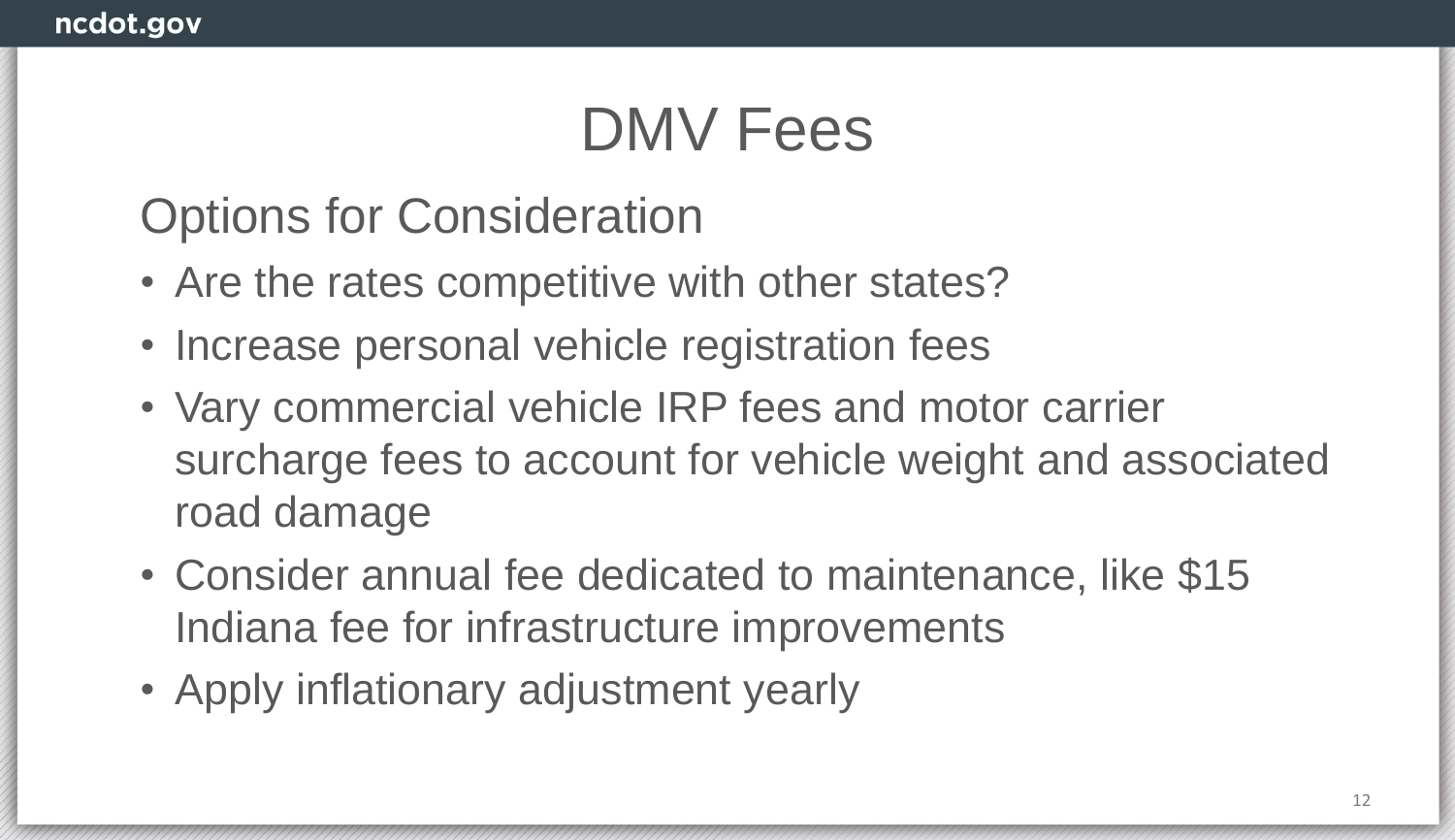# Ferry Tolling

### NCDOT has 7 ferry routes

3\* routes are to tolled

(one way fare for vehicle under 20')

- Ocracoke/Cedar Island: \$15
- Ocracoke/Swan Quarter: \$15
- Southport/Fort Fisher: \$7

#### \$10 toll on remaining routes \$5 million



\*Excludes time limited passenger ferry from Hatteras to Ocracoke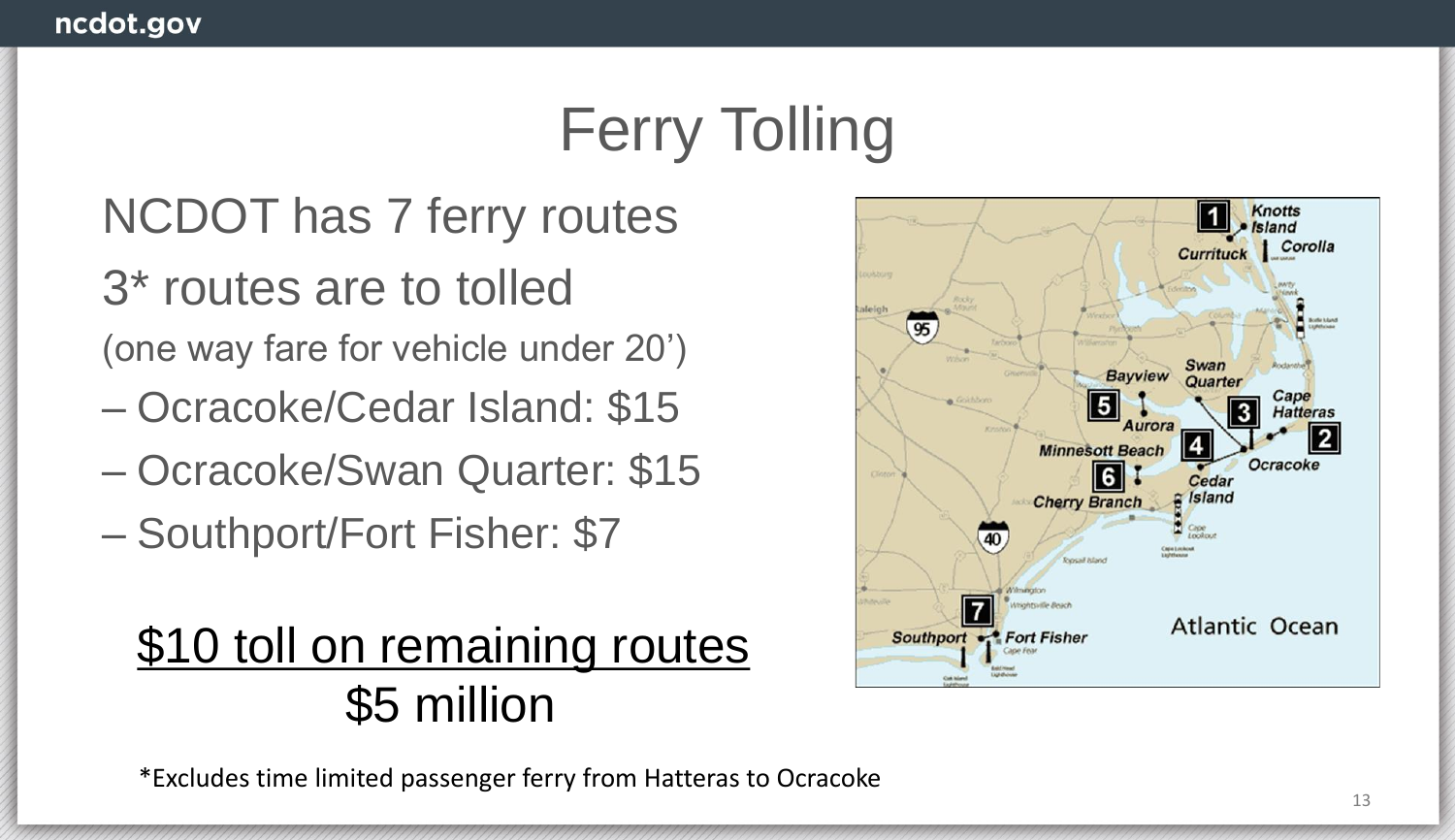

- 18 states transfer General Fund monies to state DOTs
- 6 state DOTs receive General Sales tax monies
- NCDOT receives \$10 million for airports (short-term lease proceeds)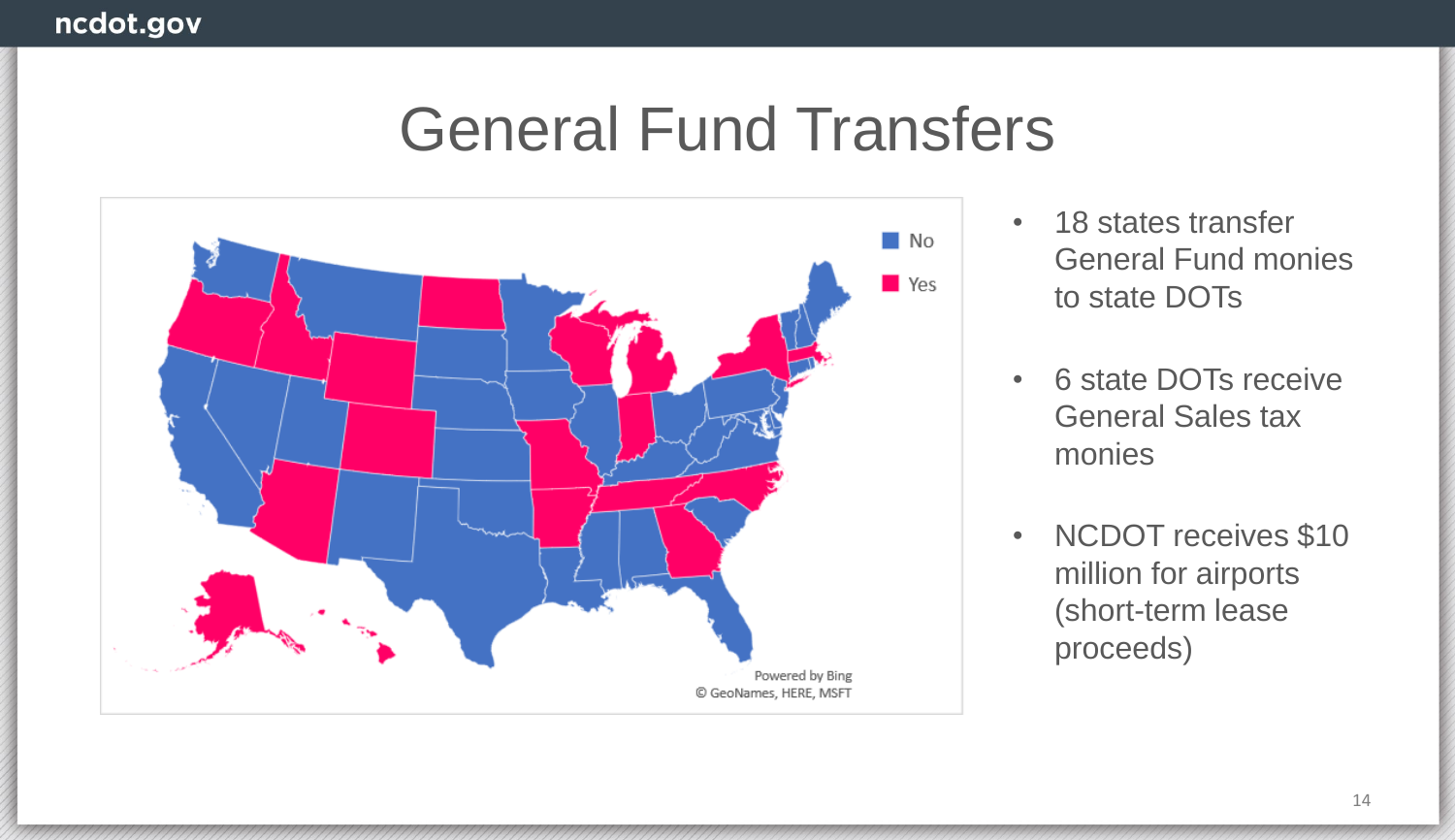Should NCDOT receive General Fund monies to support transportation investments?

- General sales tax revenue
- General fund appropriations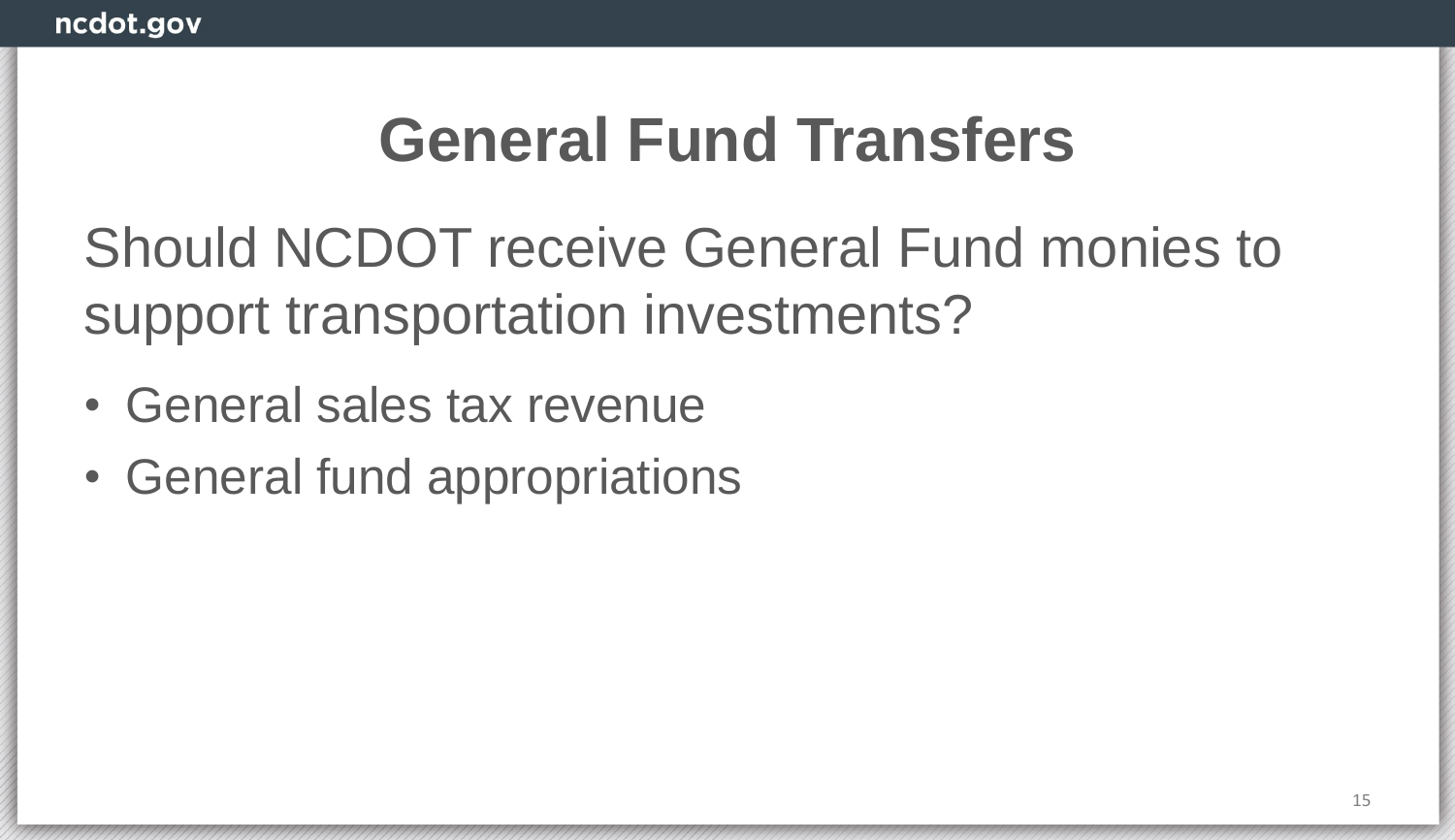Should NCDOT receive "transportation-related" revenues deposited in General Fund?

- Short-term rental leases
- Vehicle subscription services and car sharing companies
- Sales tax on transportation-related goods and services (auto parts, repairs, tires)